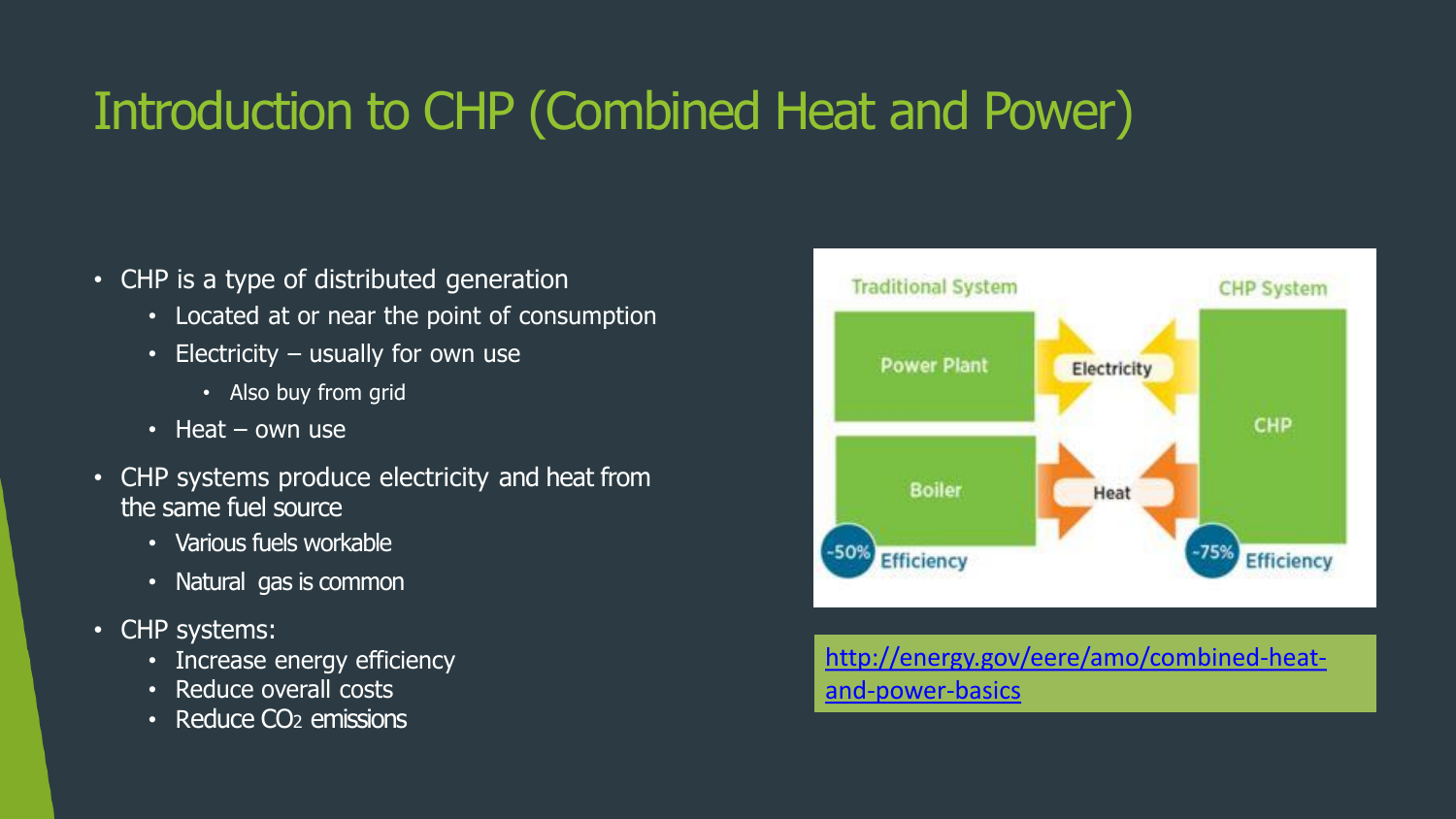## Who can use CHP Systems?

- Any facility that:
	- Needs both electricity and heat
	- Functions, on average, more than 10 hours per day
- Examples:
	- Hospitals
	- Correctional, Industrial, Commercial Facilities
	- Corporate and university campuses
	- Wastewater treatment plants
- Sizes
	- Pre-packaged: Under 2 MW
	- Custom designed: Greater than 2 MW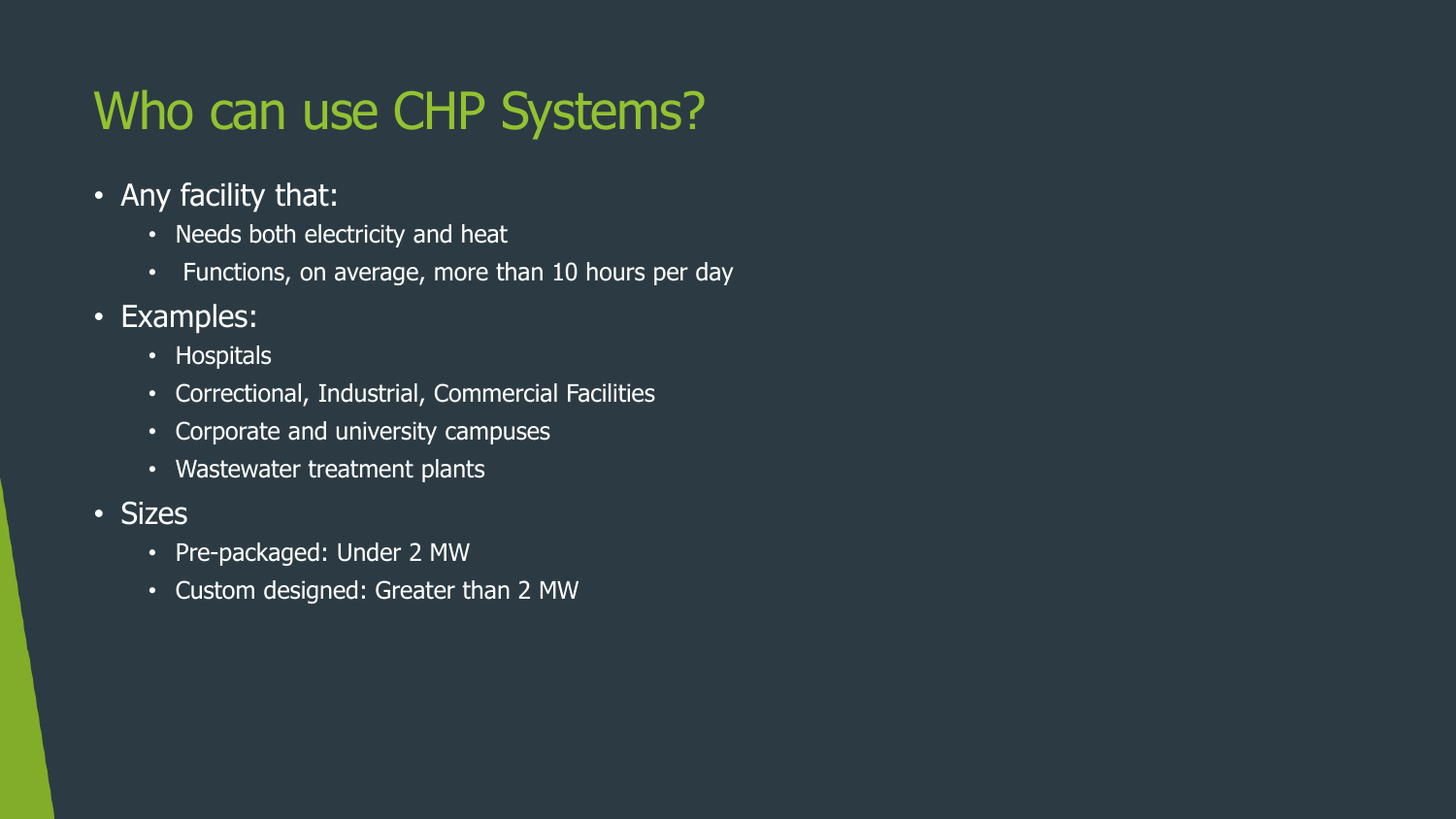## Maryland examples of CHP

- Baltimore Horseshoe Casino
	- 1.2 MW system natural gas
	- Expected to more than double overall energy efficiency of building
- Univ of Maryland, College Park
	- 27 MW system natural gas, could use fuel oil
- Upper Chesapeake Medical Center, Bel Air
	- 2.0 MW system natural gas
	- Buy electricity from CHP third party owner
	- Expected to save \$9 million over 20 years
- Hagerstown Correctional Facility RFP in 2014
	- Guaranteed Cost Reduction



Horseshoe Casino, Baltimore, 1.2 MW CHP system, installed 2014